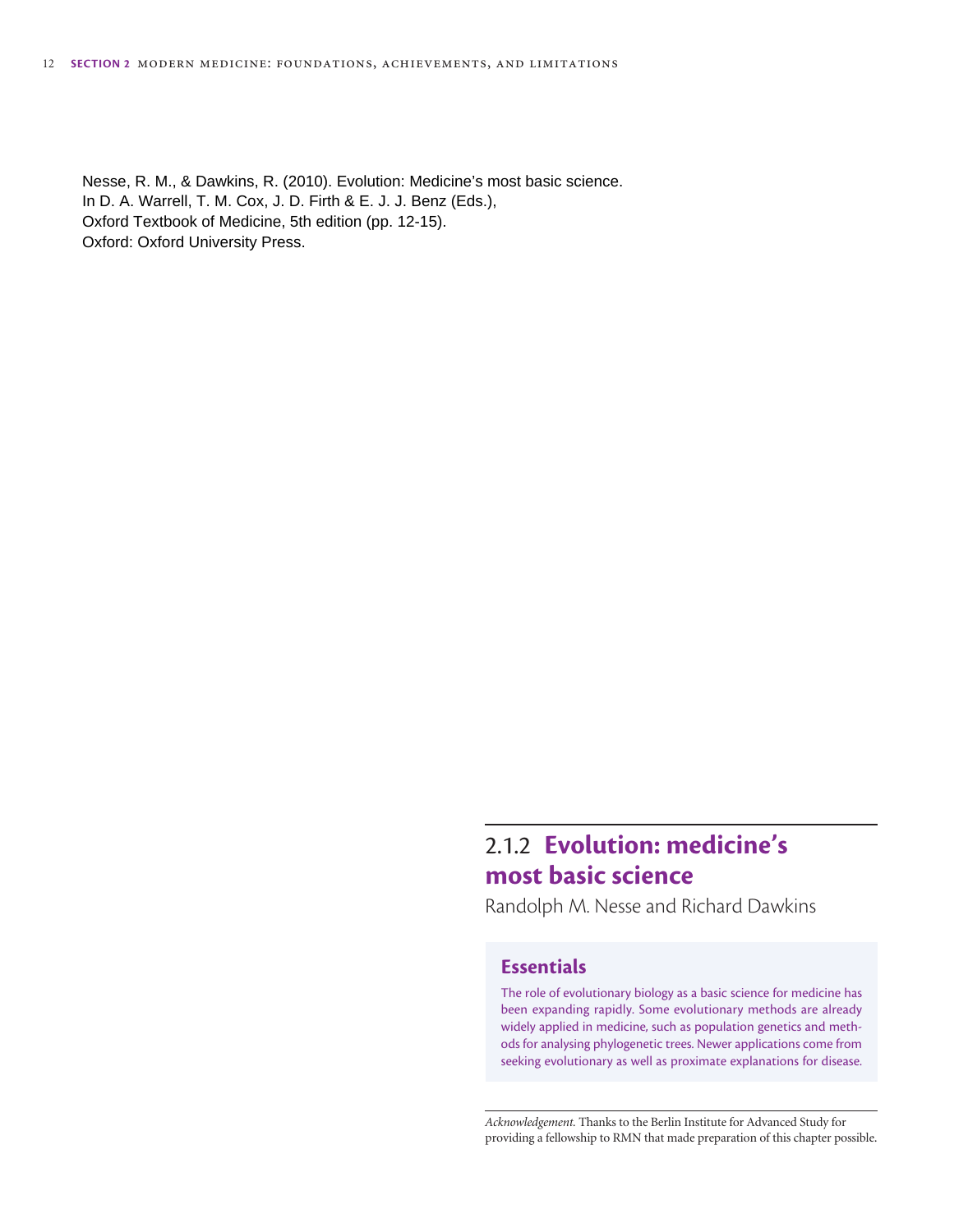Traditional medical research has been restricted to proximate studies of the body's mechanism. However, separate evolutionary explanations are also needed for why natural selection has left many aspects of the body vulnerable to disease. There are six main possibilities: mismatch, infection, constraints, trade-offs, reproduction at the cost of health, and adaptive defences. Like other basic sciences, evolutionary biology has limited direct clinical implications, but it provides essential research methods, it encourages asking new questions that foster a deeper understanding of disease, and it provides a framework that organizes the facts of medicine. Physicians who understand evolution recognize that bodies are not designed machines, but jury-rigged products of millions of years of natural selection that work remarkably well, given that no trait can be perfect, and that selection maximizes reproduction, not health.

# **Introduction**

This medical textbook is, as far as we know, the first to offer a chapter on evolutionary biology. The occasion of the 150th anniversary of the publication of *The Origin of Species* makes it fitting, albeit somewhat delayed. Medical students are taught how the human body is (anatomy), and how it works (physiology), but seldom are they taught why it works (natural selection) or whence it comes (evolution). It is as though car mechanics were taught how a car works, and how to fix breakdowns, but never where it came from (factories and designers' drawing boards) nor the purpose for which it was designed (transport along roads).

 Things are beginning to improve. The past 15 years have seen a series of books, articles, and meetings that report new applications of evolutionary biology to medicine. Evolution is as fundamental to medicine as physics or chemistry. This chapter cannot review its whole scope. We can only illustrate a few core principles in hopes of encouraging further reading.

## **Core evolutionary principles for medicine**

#### **Natural selection and adaptation**

When individuals in a population vary in ways that influence their genetic contribution to future populations, the average characteristics of the population will change. This is not a theory; it is necessarily true. Natural selection involves no design, no planning, and no goal. The word 'evolution' refers more generally to any changes over time in a population, whether from selection, mutation, genetic drift, or migration.

 Notwithstanding his most famous title, Darwin's greatest contribution was not his explanation of speciation, but his explanation of adaptation. Recent research on the Galapagos finches known as 'Darwin's finches' illustrates the point. During drought, only larger seeds are available, so individuals with larger beaks get more food and have more offspring. In just a few generations, the average beak in the population became significantly larger after a drought. When the rains came, and small seeds again became plentiful, selection switched to favouring smaller beaks. No trait is adaptive except in relation to a specific environment.

#### **Levels of selection**

 Nonspecialists often assume that natural selection should shape traits to benefit groups. After all, if a species goes extinct, all the

individuals and their genes are lost. This 'group selection' fallacy was unmasked over 40 years ago, but it continues to cause confusion in medicine.

 For instance, one might expect pathogens to evolve low virulence: killing off the host is surely not good for the group! However, even long association of a host and pathogen does not necessarily decrease virulence. People who are out of bed transmit a rhinovirus faster; this selects for low virulence. The story is very different for insect-borne diseases. *Plasmodium* is transmitted faster from patients who are too sick to slap mosquitoes, so virulence is high for malaria in humans (infected mosquitoes feel just fine).

 Ageing can be similarly misunderstood. One might think that senescence could speed the evolution of the species by making room for new individuals. The species, however, is not the level at which selection acts. Consider a lethal or deleterious gene that is expressed only late in life. Many carriers will have passed on the gene before it kills them. The same gene would be quickly selected out if it killed individuals before they reproduced. We are all descended from individuals who died after having children. Not one of our ancestors ever died in childhood! Moreover, a pleiotropic gene that gives a benefit early in life may be favoured, even if it causes deleterious effects later, when selection is weaker. This evolutionary explanation for senescence is now confronting remarkable new evidence that single-gene effects in the insulin signalling pathways can have huge effects. The reasons why selection has not incorporated such changes will prove most interesting.

### **Established applications**

 Some methods from evolutionary biology have long been applied to medicine. Population genetics describes how natural selection, mutation, migration, and drift account for shifting gene frequencies. This body of knowledge has been a foundation for medicine since the middle of the twentieth century, so we will only note a few new applications.

 It is now clear that the ability to digest lactose as an adult is the exception, rather than the rule. In our ancestors, milk was a food for babies only. New analyses show that the ability to digest lactose as an adult has emerged on at least three separate occasions in human prehistory, always in dairying cultures. Remarkably, the selective advantage in these cultures has been huge, of the order of 5 to 15%. The exact benefits remain to be fully understood but calcium and vitamin D may be important, as well as getting more calories.

Another example is the prevalence of mutations influencing the alcohol dehydrogenase genes in some populations (especially in south-east Asia). Carriers get sick when they drink alcohol. Is the prevalence of this mutation a result of random genetic drift, or does it give some advantage, perhaps by decreasing the risk of alcoholism? New data show that it does protect against alcoholism and that strong selection has acted at this locus; it is at the centre of one of the largest haplotypes in some populations. This supports the role of alcohol, but the geographical distribution suggests that diet or other cultural variations may be responsible.

 Genetic methods for tracing phylogenies of pathogens have long been available. Influenza strains are tracked so assiduously that it is possible now to predict some characteristics of likely future epidemic strains—invaluable information for vaccine design. Epidemics of pathogen-contaminated food are now routinely traced back to the source using genetic data. It has even been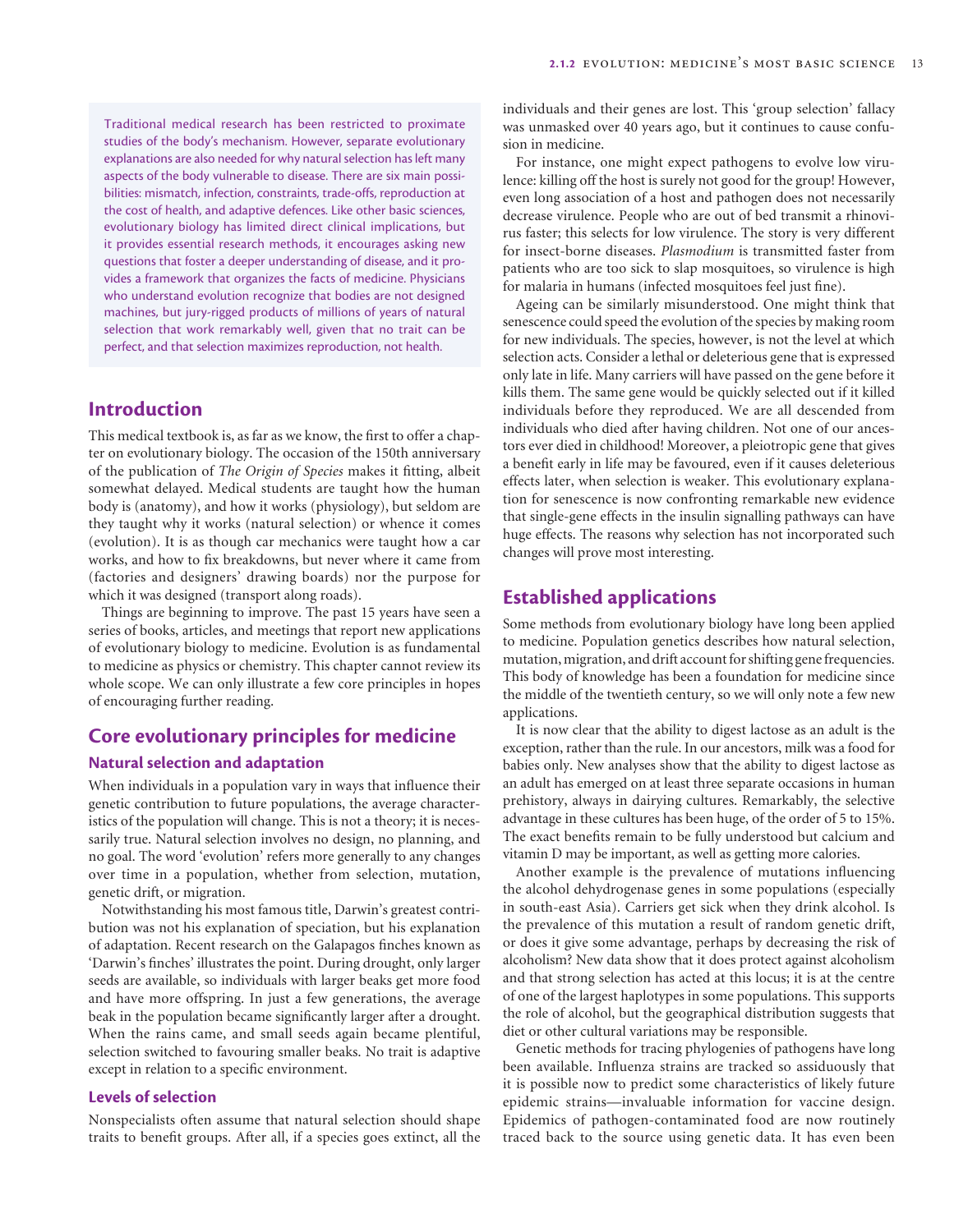possible to trace specific cases of HIV back to a specific source, because rapid mutations leave a clear trail.

 Evolutionary methods also can also be applied to somatic cell lines within a body, for instance to determine if the cells in a tumour are all identical or if subclones are competing in the tumour. The implications for customizing chemotherapy are substantial.

# **Evolutionary aetiology**

 Most medical research provides proximate explanations based on the anatomical and chemical details of the body's mechanisms. However, even knowing every detail about a trait offers only one half of a complete biological explanation. The other half is provided by an evolutionary explanation of how that trait came to exist in the first place. There are two kinds of evolutionary explanations. The first is a phylogenetic explanation based on the sequence of prior traits across evolutionary history. The other is an explanation of what evolutionary forces account for the changes across time. Most often, this requires understanding how the trait gives a selective advantage.

#### **Explain vulnerabilities, not diseases**

 Evolution can explain why aspects of the body have been left vulnerable to disease. Why do we have wisdom teeth, and a small birth canal? Why do we so often develop lower back pain and hip problems? Why hasn't selection shaped our immune systems to better eliminate pathogens and cancer cells? Answering such questions in an evolutionary way is often challenging. A framework can help to organize the effort. There are six main reasons why bodies have vulnerabilities to disease despite the actions of natural selection (Box 2.1.2.1).

#### **Mismatch**

 Chronic 'diseases of civilization' such as obesity, hypertension, and diabetes are now pandemic. The motivations that make us eat too much and exercise too little were shaped for an environment where sweet, fatty, or salty foods were good for us, and excess exercise could be fatal. Recognizing the origins of our unhealthy preferences does not change them, but it illuminates the source of the problem and possible solutions.

 Similarly, allergies and autoimmune disorders are more common in developed societies. Our immune systems evolved when people were routinely exposed to intestinal parasites and pathogens. In their absence, inhibitory immune cells are not stimulated, leaving the system overactive and responsive to self. An attempt

**Box 2.1.2.1** Six kinds of evolutionary explanations for vulnerability

- ◆ Mismatch between aspects of our bodies and novel environments
- ◆ Pathogens that evolve faster than we do, and resulting costly defences that cause harm themselves
- ◆ Constraints on what natural selection can do
- ◆ Trade-offs that keep any trait from being truly perfect
- ◆ Traits that increase reproduction at the cost of health
- ◆ Protective defences such as pain and fever

to recreate the original intestinal environment by administering whipworm ova has proved remarkably effective as a treatment for Crohn's disease.

#### **Coevolution**

 We remain vulnerable to infections because pathogens evolve faster than us. Just how fast is demonstrated by the rapid rise of resistance to every antibiotic. Evolutionary analysis of the phenomenon shows that initial intuitions may not be right. For instance, rotating the first-choice antibiotic in a hospital every few months does little to decrease multidrug resistance, and taking all of an antibiotic prescription may not prevent resistance. Most of our antibiotics are products of natural selection sifting through a vast range of molecules during a billion years of competition between microbes.

 Pathogens also have strong selection effects on hosts, particularly in shaping defences such as fever, vomiting, diarrhoea, cough, and the many manifestations of inflammation. These adaptive responses often have harmful effects because they are products of an evolutionary arms race. Every defence creates selection for ways to escape it, and this shapes yet more expensive and dangerous defences. At equilibrium, we would expect the defences to become nearly as dangerous as the pathogens (natural selection would be expected to amplify them until they approach the danger level), a principle that should inform studies of anti-inflammatory agents in infection.

#### **Constraints**

Many of the body's limitations reflect the limits on what natural selection can do. It cannot maintain an information code without errors, nor can it start afresh to correct a poor 'design'. For instance, the eye's nerves and vessels are between the light and the retina, and their exit causes a blind spot. Such constraints can never be fixed, because intermediate stages don't work. Human engineers can, literally, go back to the drawing board, evolution cannot (imagine if the jet engine had had to 'evolve' from the propeller engine, step by step).

#### **Trade-offs**

 Not only does selection result in many suboptimal 'designs', it cannot make any trait perfect. All traits involve trade-offs. Thicker wrist bones would break less easily, but they would inhibit free wrist rotation. Muscles fatigue, but careless use of a new drug that blocks fatigue may reveal just what damage fatigue prevents.

 Bilirubin is, according to some medical teaching, a waste product from haem metabolism. However, an intermediate molecule, biliverdin, is relatively water soluble. Why not excrete biliverdin? Because bilirubin is an effective antioxidant.

If there are no such specific trade-offs to be seen, economics always furnishes an ultimate trade-off. Individuals could be built with thickened bones that never break, but they would spend extra energy moving those big bones while individuals with thinner bones would have more offspring because they divert the economic goods saved (e.g. calcium and energy) elsewhere in the economy of the body (e.g. milk) where they can do more good. Engineers know this as the principle of 'overdesign', in which risks of failure are minimized within available budgets. But whereas engineering budgets are arbitrary—civilian aviation standards are more risk averse than military, for example—evolutionary budgets are set by the competition. Individuals whose bones are 'too good' will